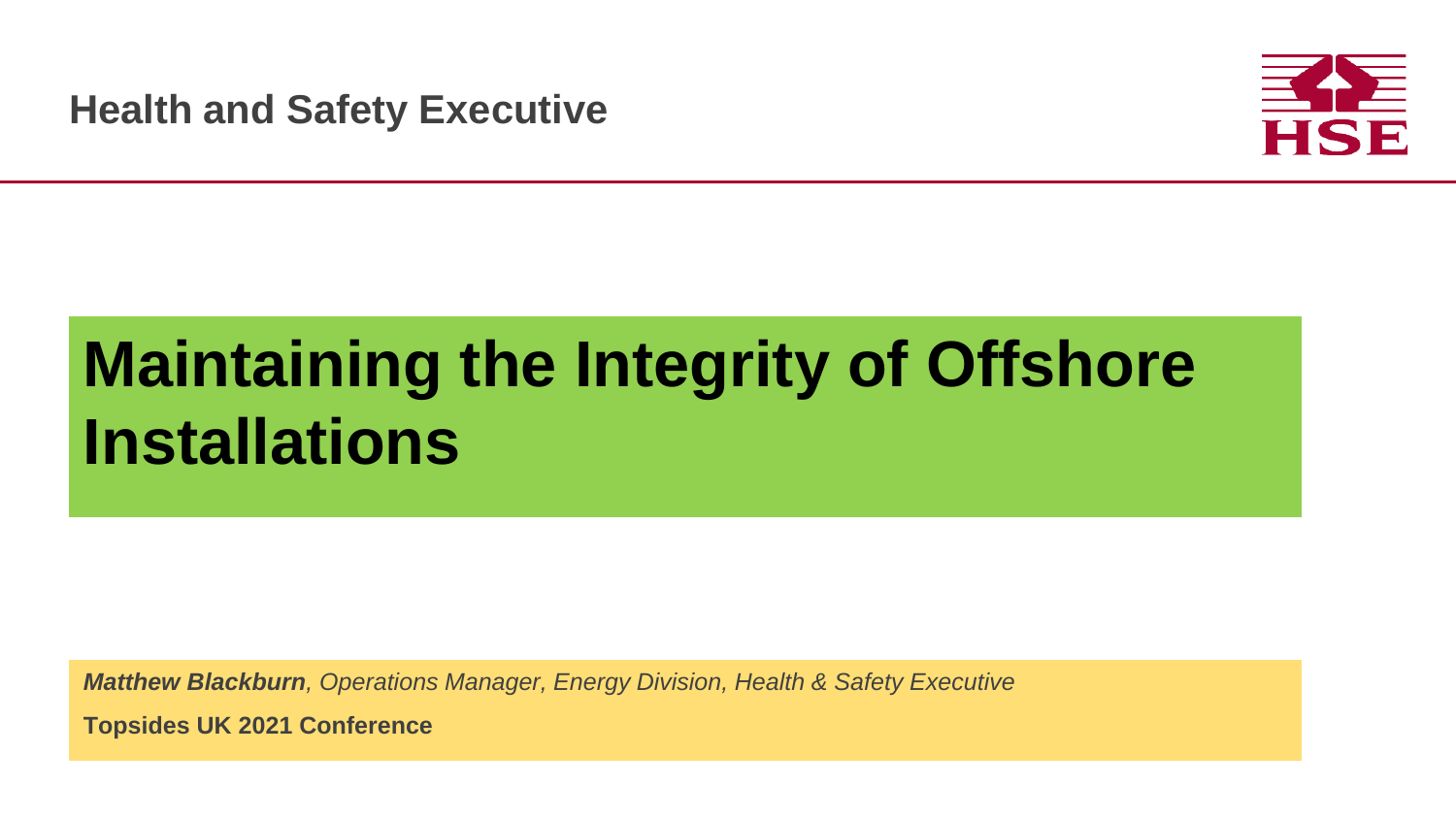## **The Importance of Asset Integrity**



### **SAFETY**

**Asset integrity is the key initial prevention barrier (LHS) – integrity of topsides equipment, fixed or floating structure**

**Also important as mitigation barrier (RHS) – integrity of shutdown systems, detection equipment etc**

**MAJOR HAZARD** 

### **ECONOMICS**

**Vital for efficient production**

**Planned, proactive maintenance much lower cost than unplanned reactive**

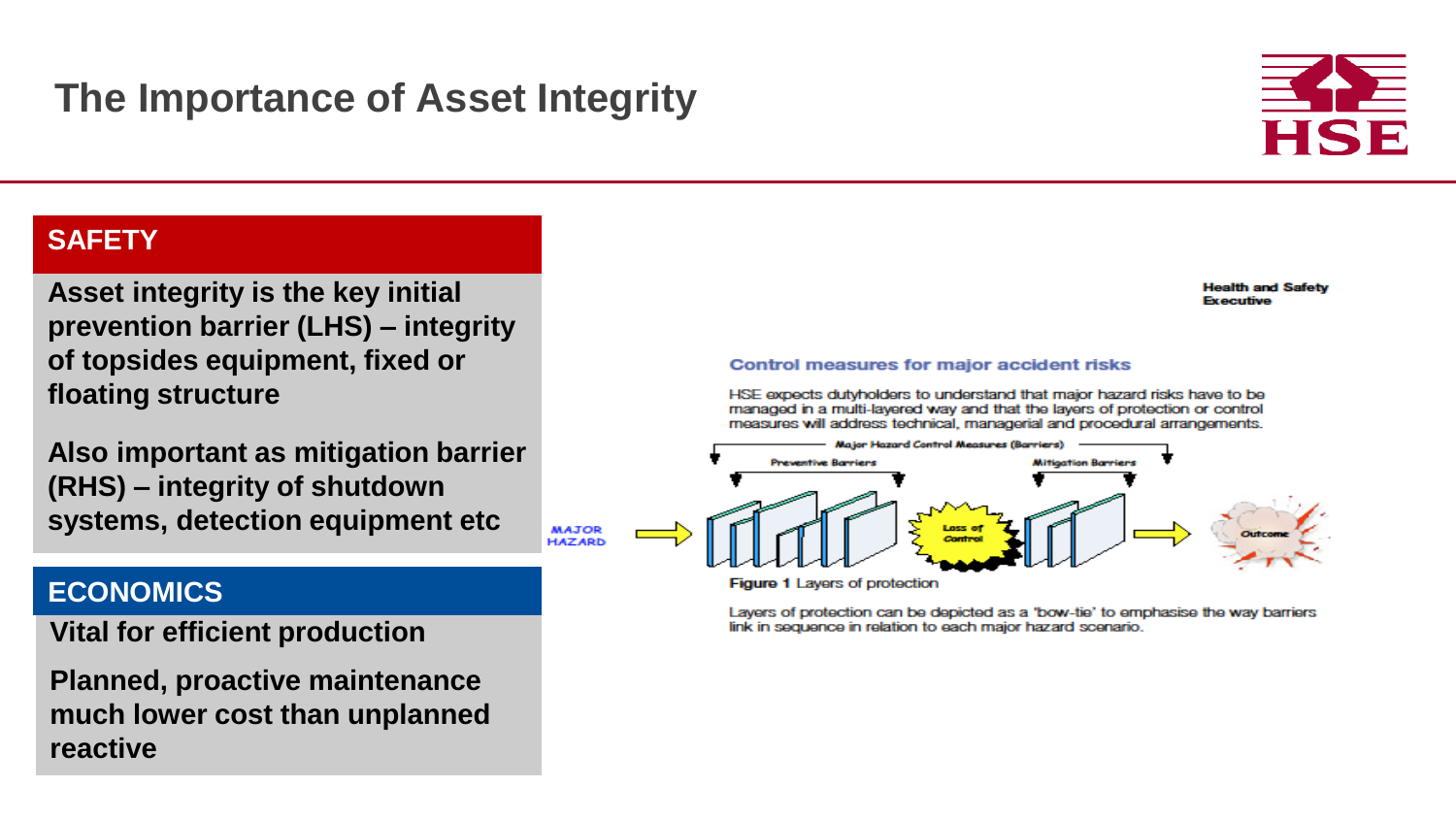

*HSE KP3 report (2004 to 2007) defined asset integrity as '…the ability of an asset to perform its required functions effectively and efficiently whilst protecting health, safety and the environment'*

**Other HSE programs with strong asset integrity focus:**

- **KP4 Ageing and Life Extension (2011-2013)**
- **Maintenance Management Inspection Guide (2014)**
- **Maintaining Safe Operations (2015-18)**
- **Process Safety Leadership (commencing Q1 2022)**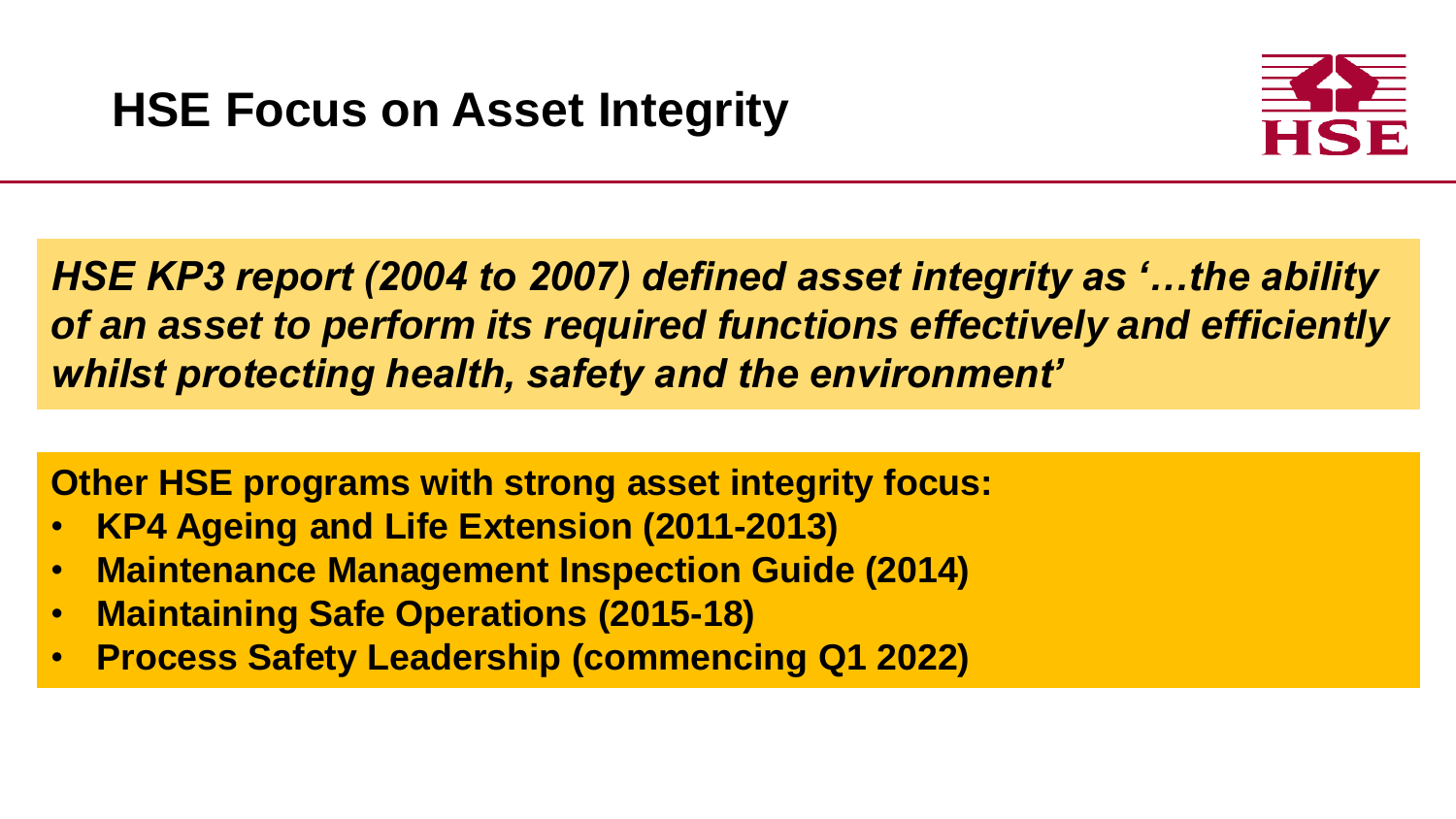## **KP3 Findings (2004-7)**



Out of the 16 management system elements examined those most likely to perform badly were:

- Maintenance of Safety Critical Equipment (SCEs)
- Maintenance backlogs and deferrals (particularly corrective maintenance)
- Measuring compliance with performance standards

For more than 50% of installations inspected, the state of plant element was considered to be poor.

### **Leadership**

'…senior management in the industry had failed to adequately monitor the status of asset integrity. In several cases in KP3 inspections, few key performance indicators (KPIs) existed for asset integrity which led to poor decision making'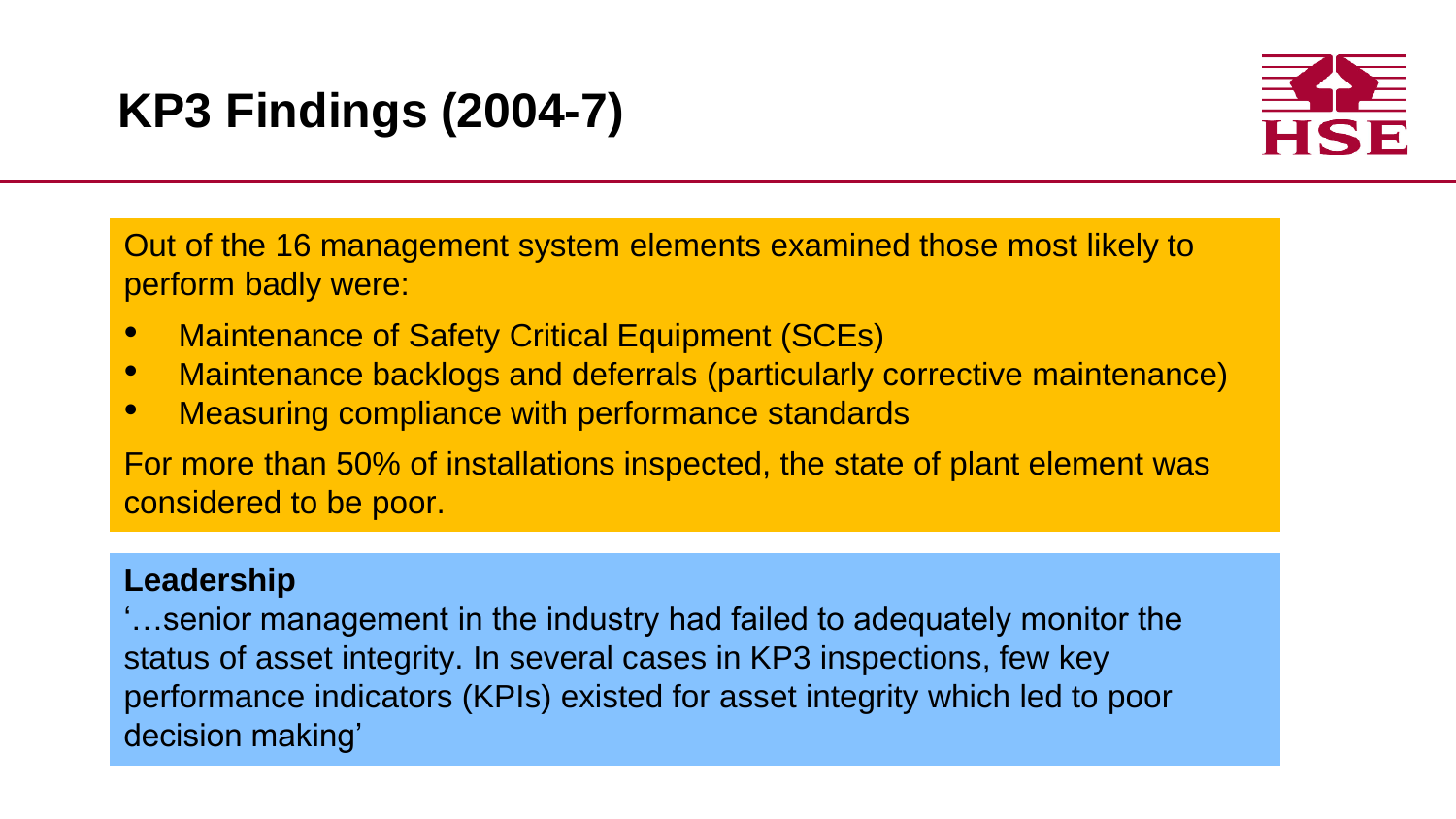## **KP3 Underlying Issues**



### **The Engineering Function**

'…the influence of the engineering function had declined to a worrying level. It was found that technical authorities were under pressure, often reacting to immediate operational problems than taking a strategic role to provide expertise and judgement on key operational engineering issues'

*OGUK Progress Report 2009 "There has been considerable investment in hardware, management systems and the resources available; however, it is recognized that this is not a task that will ever be 'finished', and continuing investment in effective asset integrity management is something that will always be required during the remaining life of the North sea oil and gas industry"*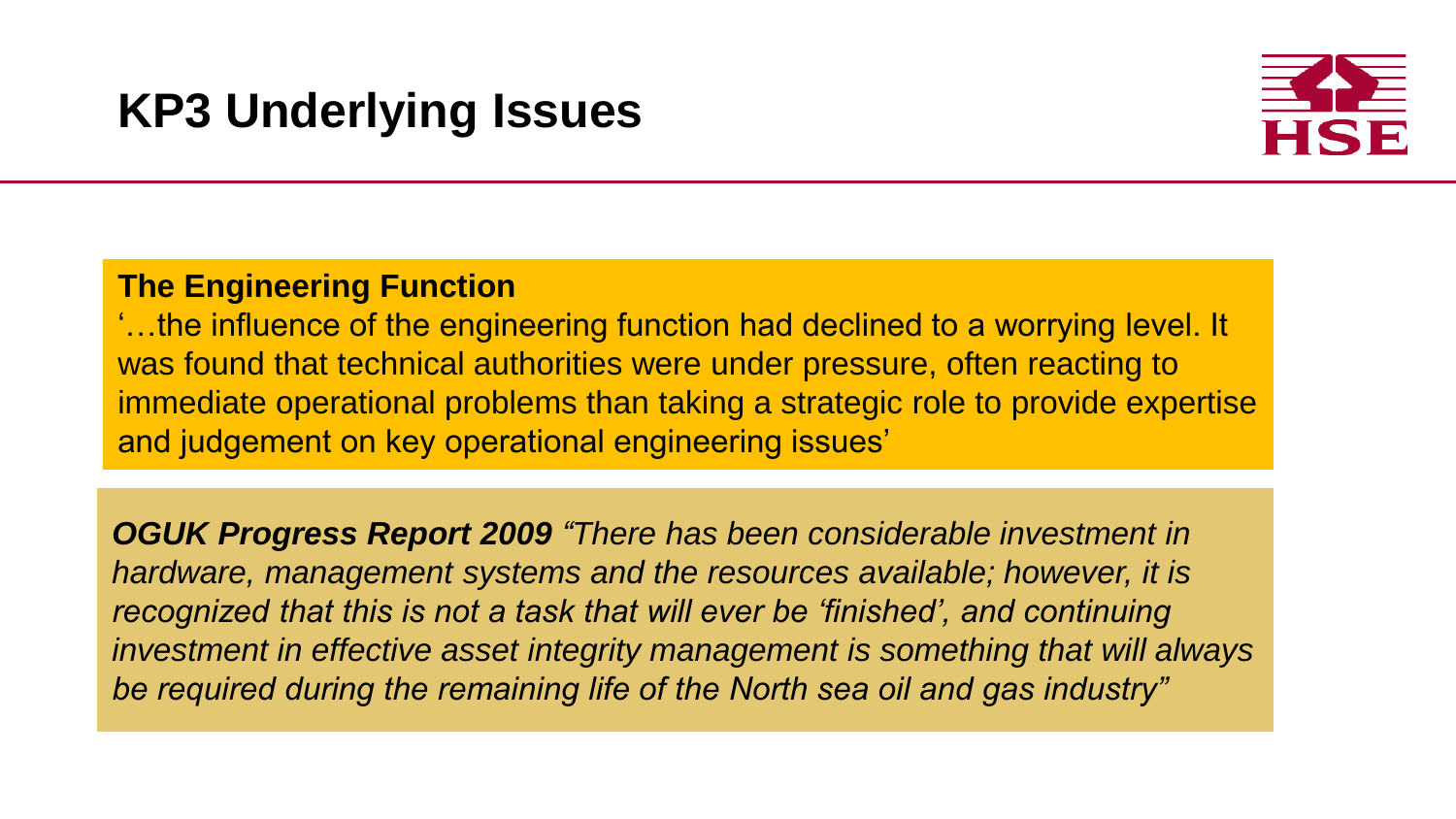## **Current Asset integrity Challenges**

- **Ageing offshore assets, many beyond originally envisaged design life**
- **Varying levels of inspection and maintenance throughout operational life**
- **Several transfers of ownership in some cases**
- **Increasing challenges posed by extreme weather events**
- **Increased focus on transition from hydrocarbons**
- **High demand for oil and gas / high prices**
- **…COVID 19 Pandemic**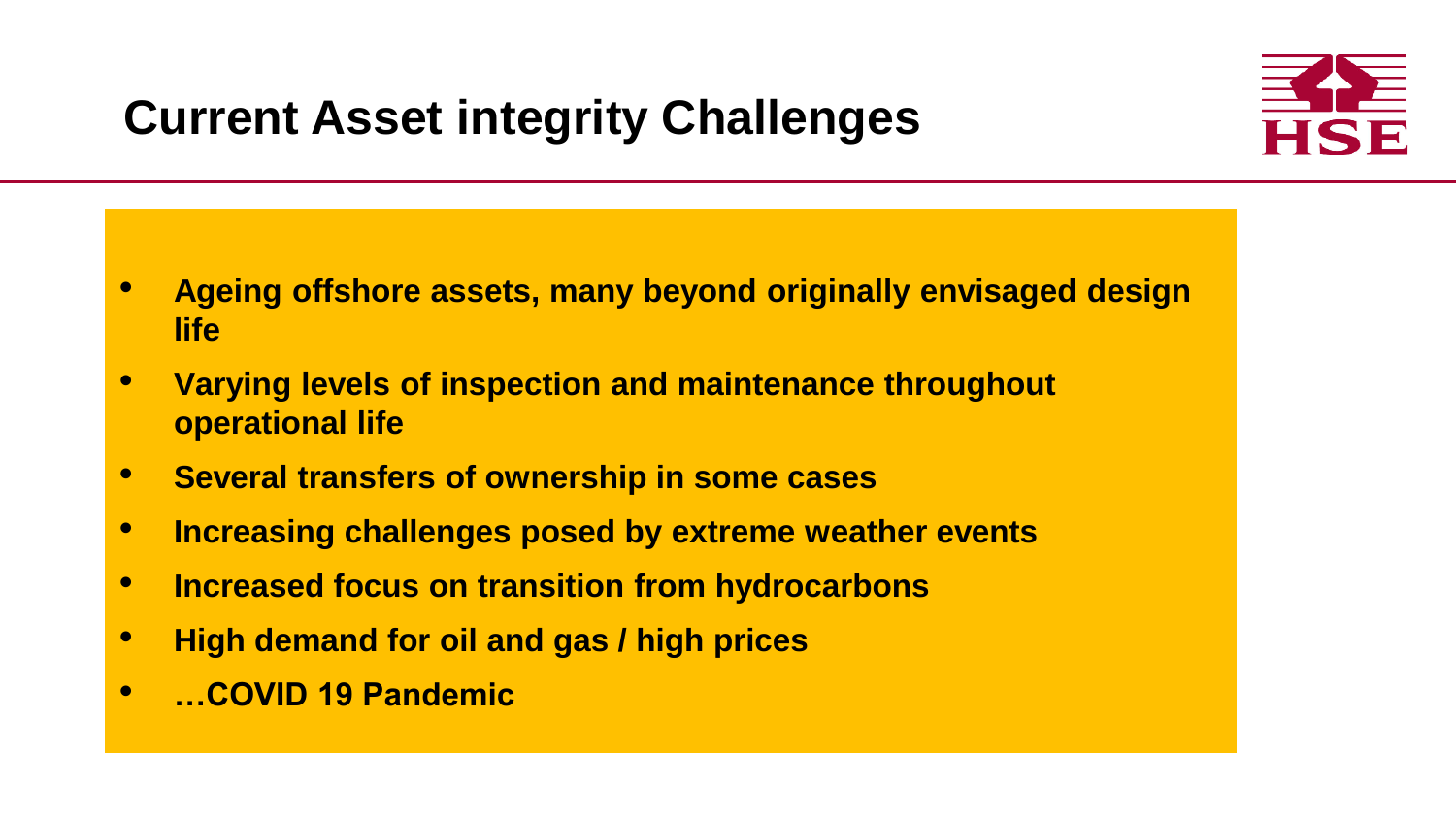**Backlog Information Requested December 2020 – April 2021**

- Need to evaluate the impact of the pandemic on asset integrity
- Many restrictions including shutdown postponements, POB limitations etc
- A sample of 23 duty holders from 34 'production' duty holders in the UKCS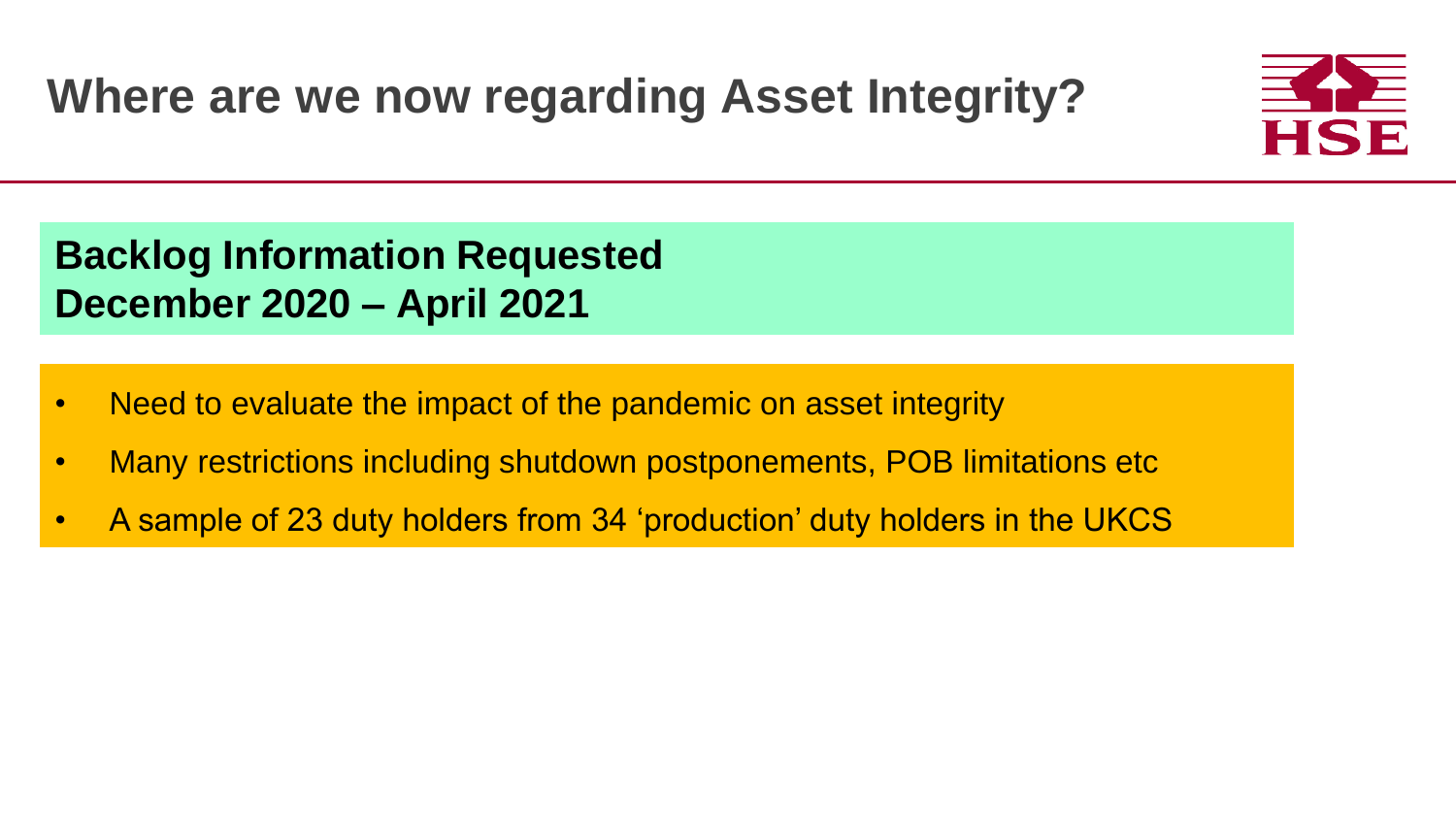## **Asset Integrity – Data Summary**



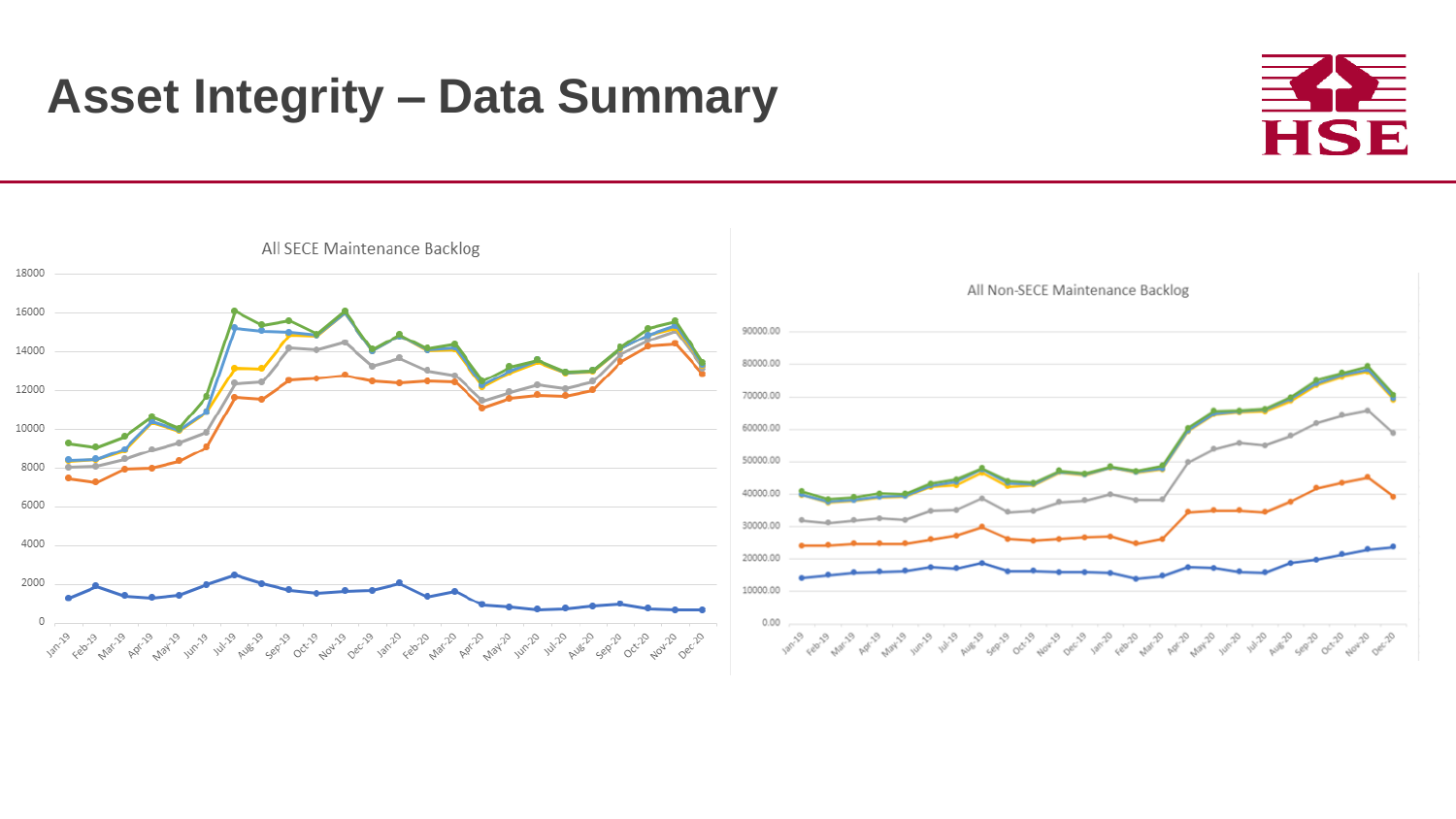## **Asset Integrity – Data Summary**





2019 anomalies closed out (blue) vs target (red) 2020 anomalies closed out (blue) vs target (red)

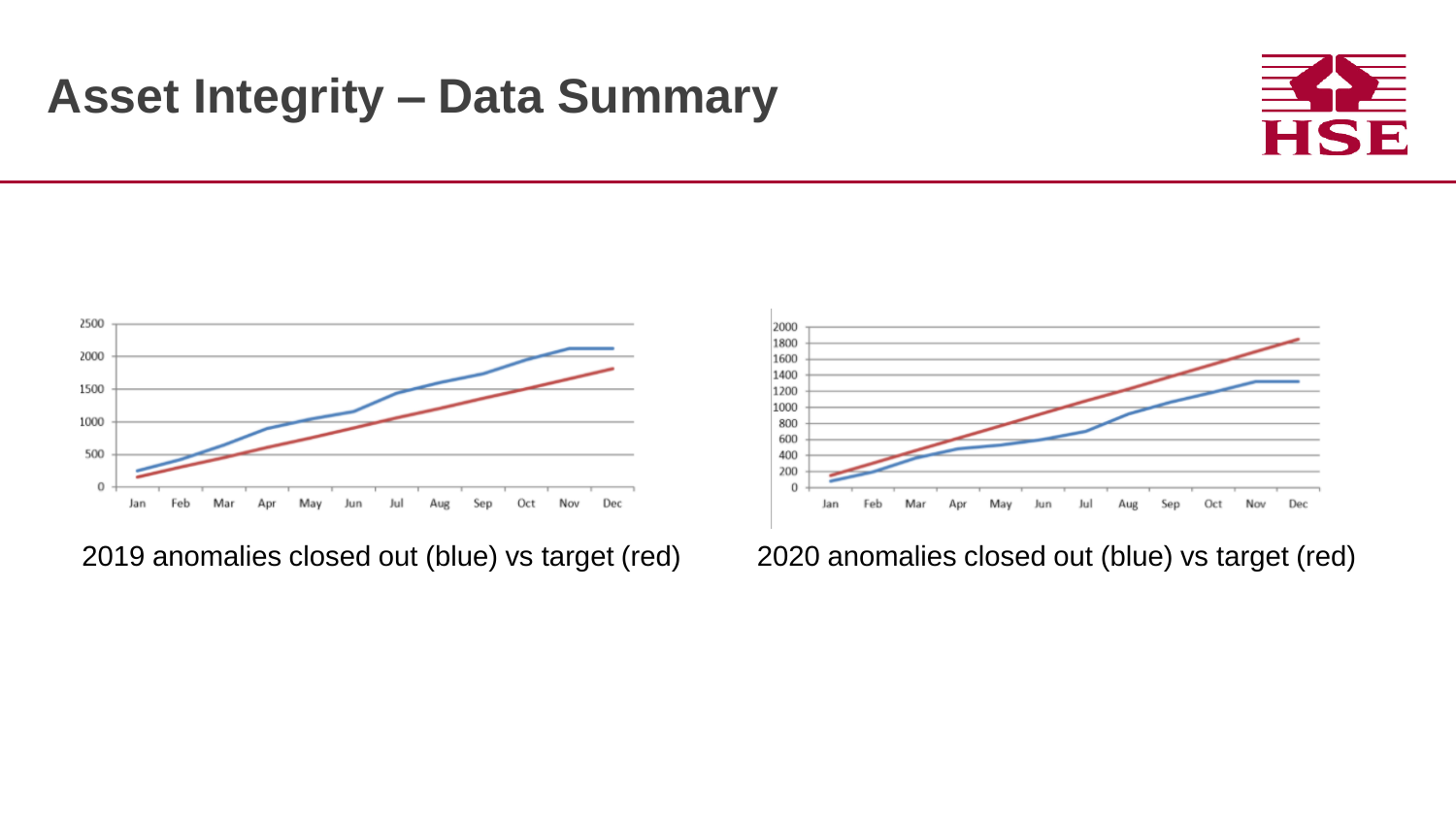## **Asset Integrity – Summary Q1 2021**

### • *Generally:*

- − Backlog of work trending upward
- − Deferrals increasing
- − Operational Risk Assessments increasing
- − Where inspection hours delivered; anomaly count increasing & not rectified
- − Some DHs reported doubling of fabric maintenance backlog over 2019 and 2020
- POB constraint has always been a recognised issue
- COVID-19 has exacerbated the issue

## **All this means the cumulative risk associated with asset integrity is increasing….**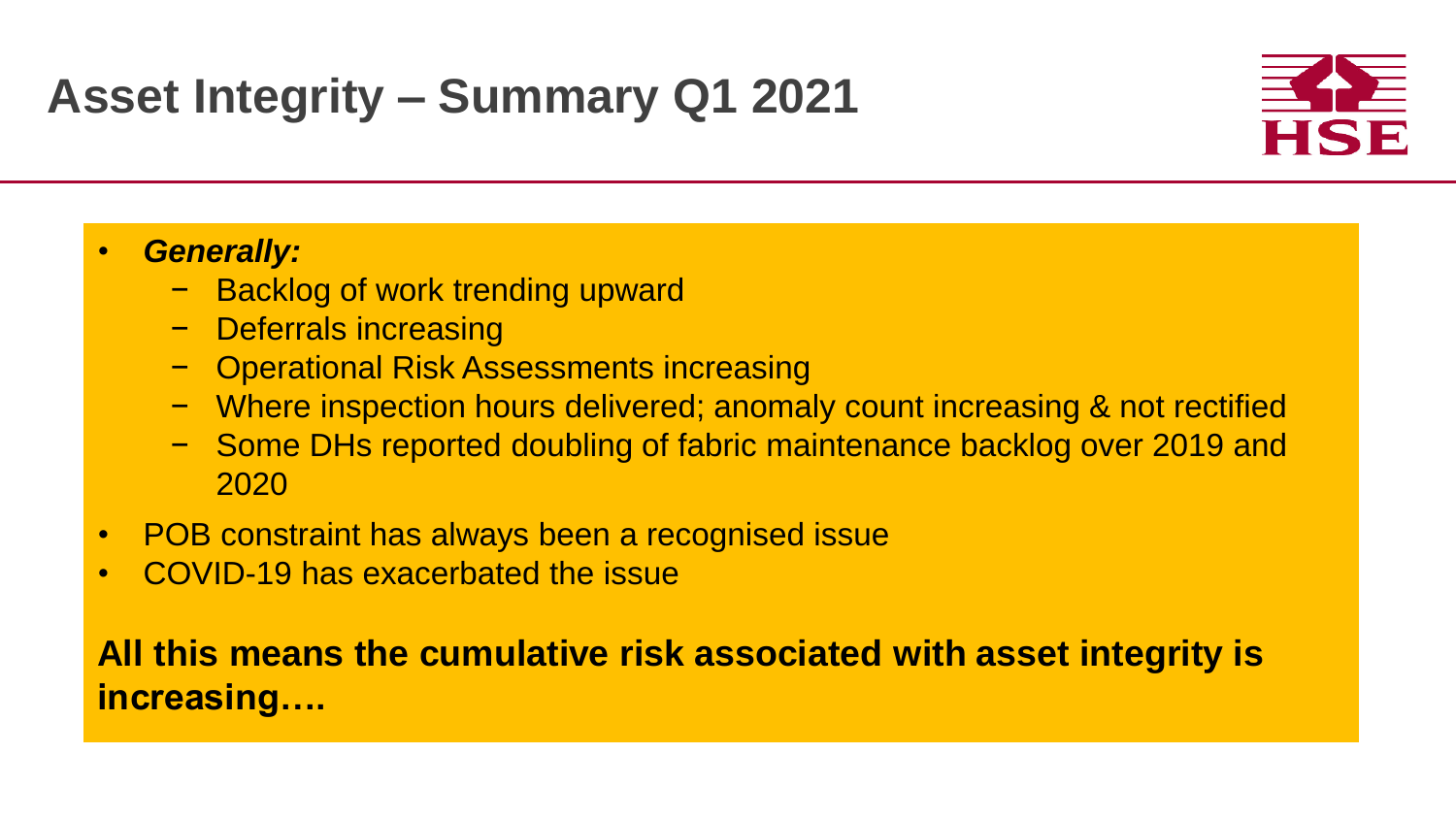

- 2021 TARs have been executed but this has not eliminated the backlog issue
- Sustained asset integrity campaigns for late life installations are required
- Solutions:
	- Flotels or jack-up drilling rigs in accommodation mode alongside
	- More frequent maintenance campaigns
	- More extended shutdowns
	- FPSOs off station for extensive maintenance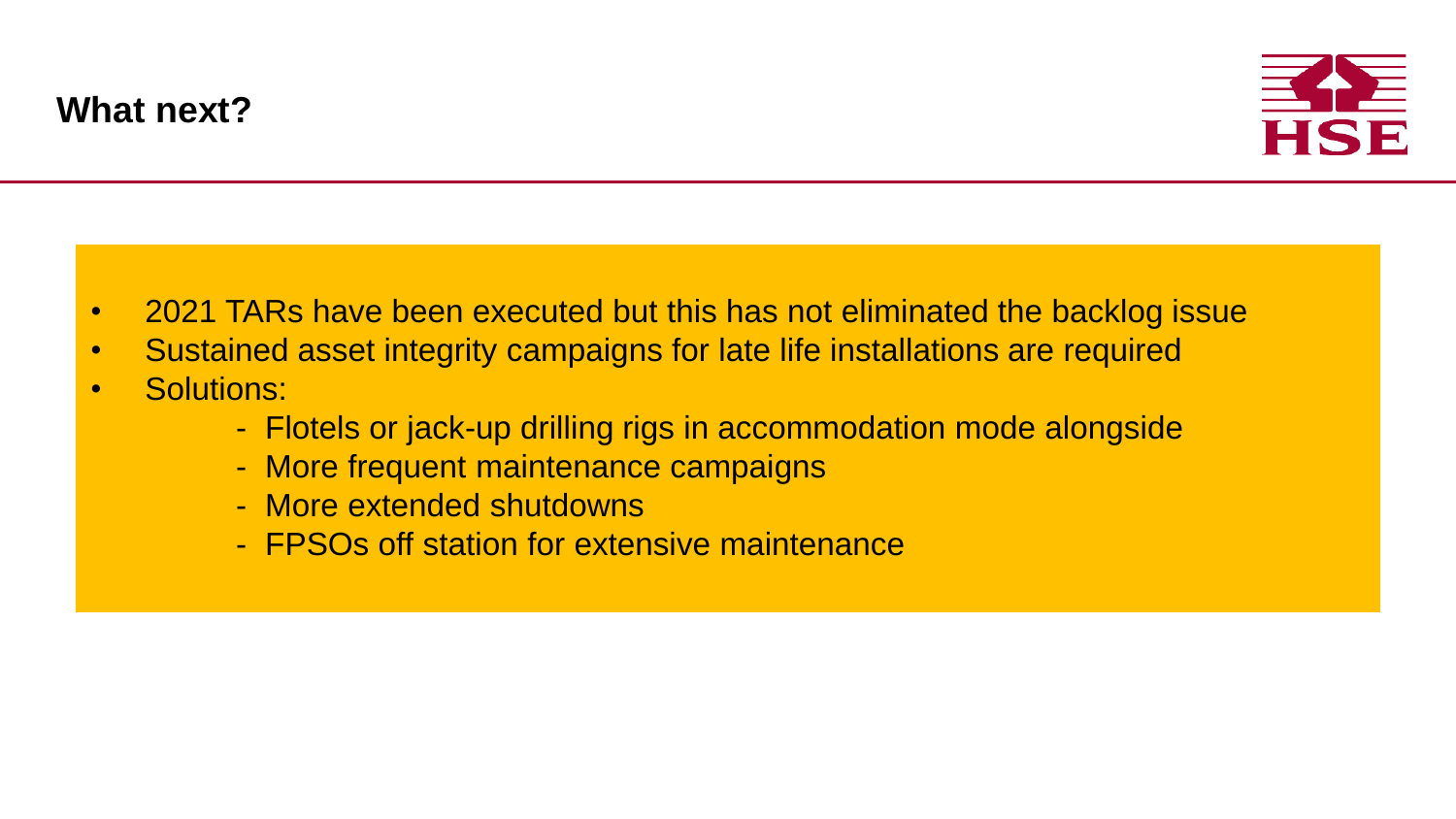## **In addition to the programs described earlier and asset integrity focus during ongoing inspections:**

- Asset Integrity Task Group (AITG) focussing on topsides asset integrity
- Previously under OGA Asset Stewardship Task Force / now OGUK sponsored
	- Restarted in earnest last few weeks after break during pandemic
	- Previous topics covered include live line blasting, risk-based inspection
- HSE input on key asset integrity issues, incidents, guidance, safety alerts etc
- Current focus on process safety leadership improvements by the integrity **community**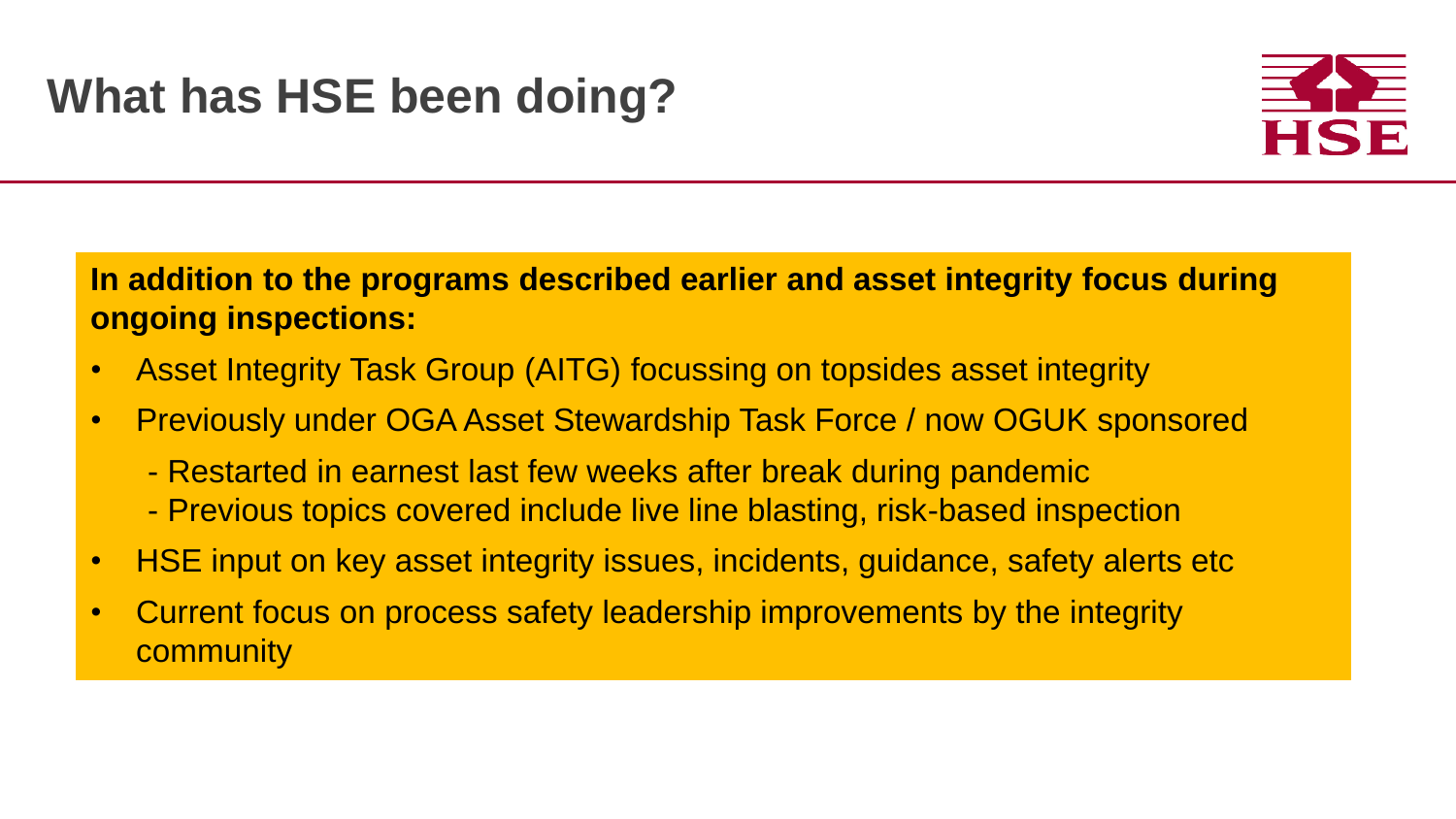

## **In addition to the programs described earlier and asset integrity focus in ongoing inspections:**

- OGUK group specifically focussed on backlogs and KPIs with HSE support
- Enforcement action on maintenance backlogs
- Enforcement action on FPSO integrity issues
- Extreme weather joint industry/HSE research work for fixed structures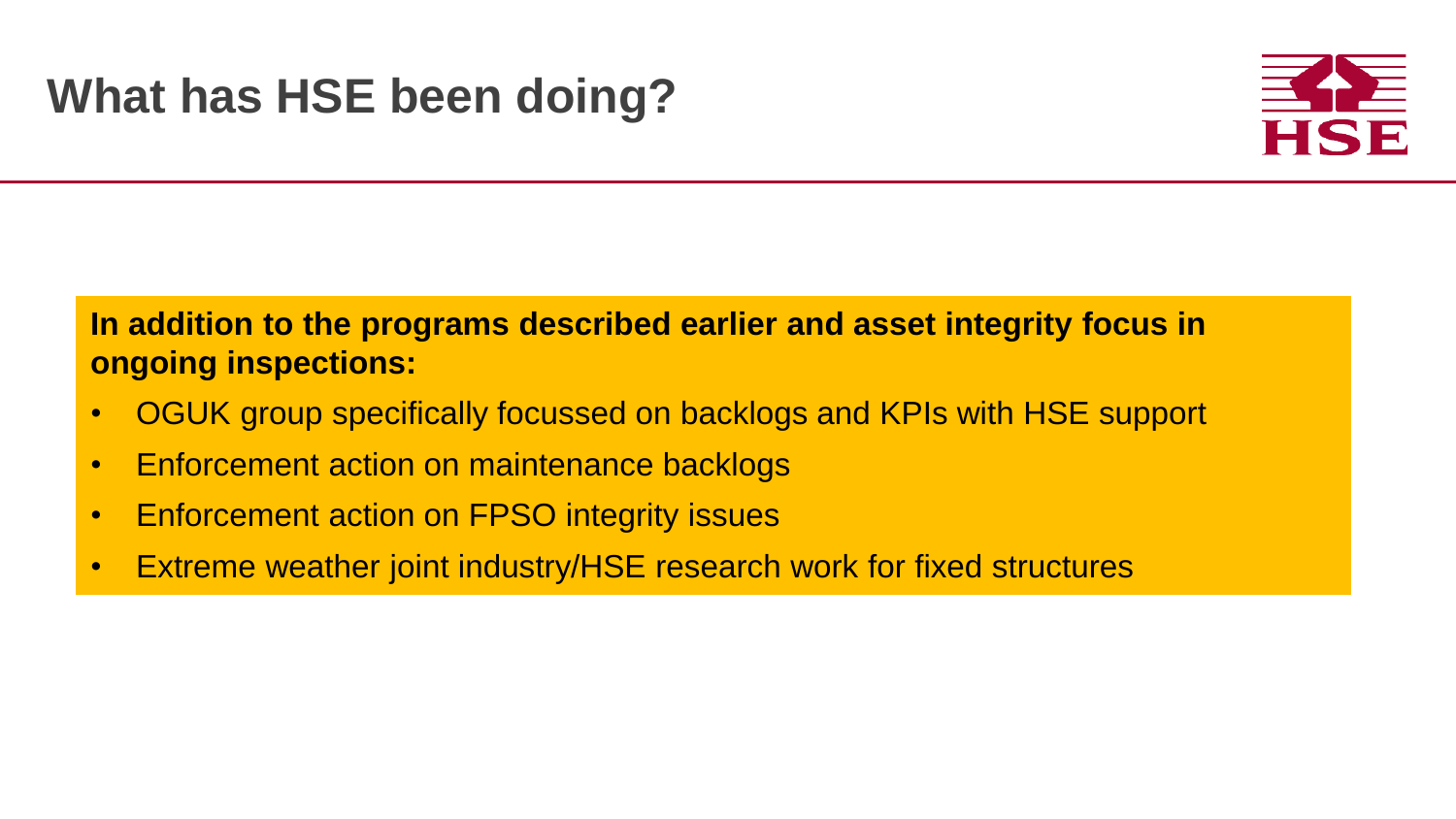## **Principles of Process Safety Leadership (PSL)**





Clear and positive process safety leadership is vital



Engagement of the workforce



Process safety leadership requires involvement, understanding and competence



Robust and regular auditing of the safety management system and barriers



Constant active engagement and vigilance



Publication of process safety performance information



Senior leadership team visibility and promotion



Sharing good practice and implementing lessons



Martin Temple CBE **Health & Safety Executive** 

Wendy Kennedy OBE Offshore Petroleum Regulator for DECLINE Deirdre Michie OBE hief Executive

Sunt Steve Rae **Executive Director** 

Matthew Brodie **Chair North Sea Chapte** International Association of **Drilling Contractors** SAS LADC

Nathas Sodie



**Environment and Decommissionin** Offshore Petroleum Regulator<br>for Environment & Decommissioning

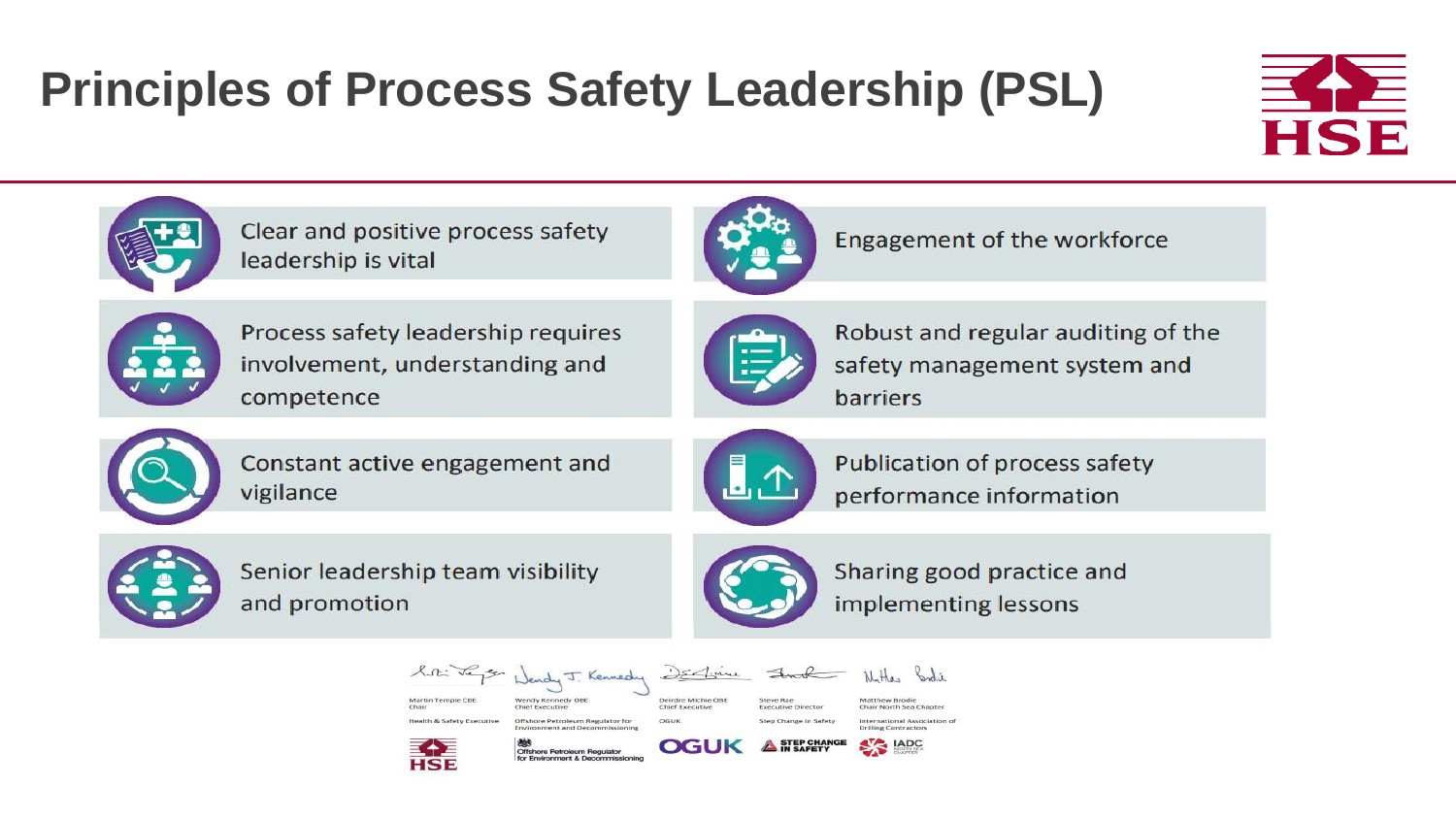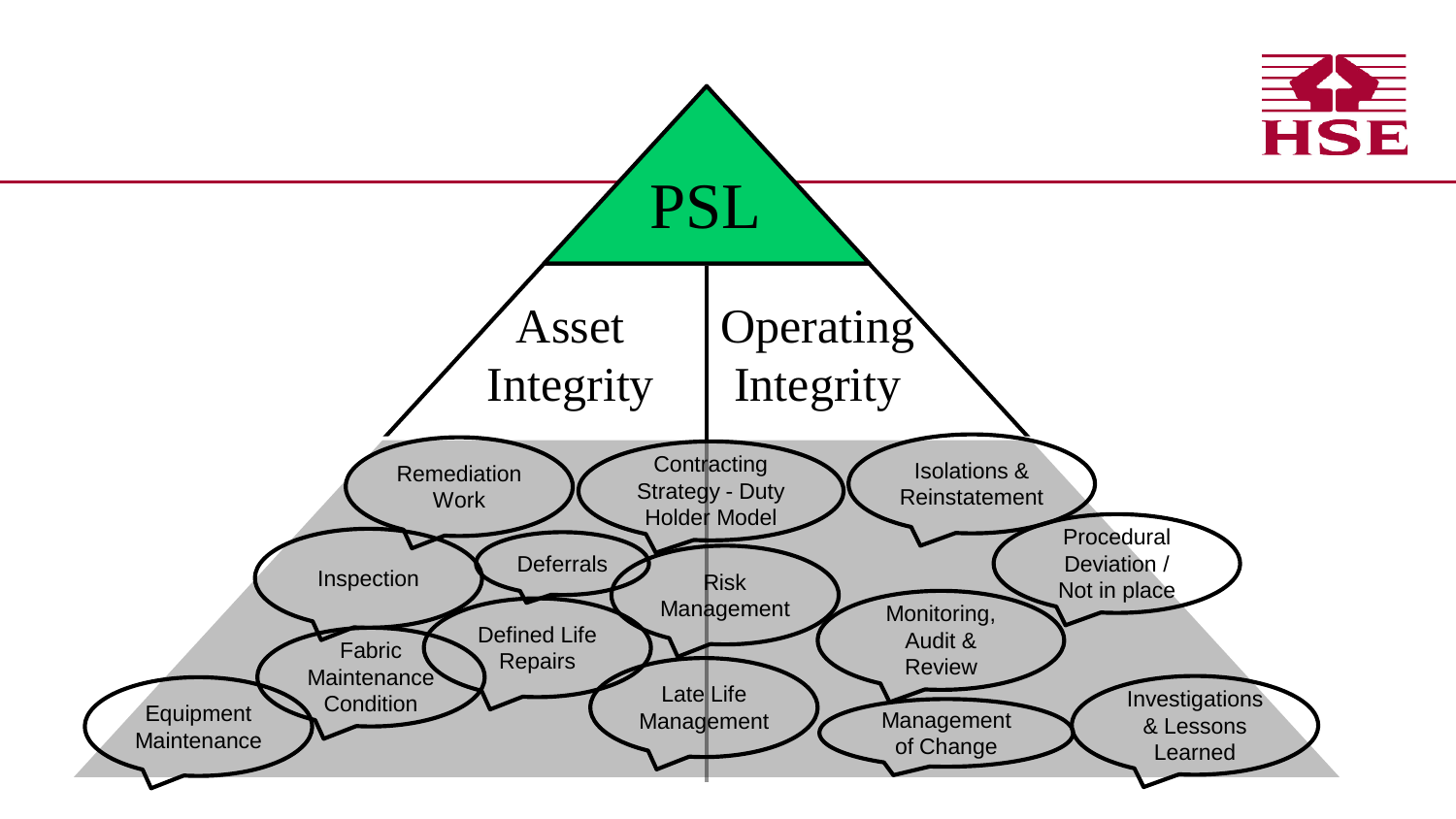

### **What, When**

- Interventions will start Q1 2022 and run into 2023 (up to 8)
- Parallel networking with industry bodies (OGUK/AITG) to encourage action self audit / benchmark
- Useful guidance documents exist on this eg EI PSM framework, Step Change Asset Integrity Toolkit, OECD Process Safety Guidance for Senior Leaders

### **How, Who**

- An inspection guide will be developed and shared, based on the PSL principles
- Duty holders & licensees will be selected based on a range of criteria
- Engagement will be required at duty holder/licensee Senior Management level
- A measure of the line of sight between 'Boardroom and Control Room' will be sought
- Similar approach and learnings taken from the Buncefield initiated Process Safety Leadership Group One of the key improvements – ensuring effective leadership and understanding of the risks